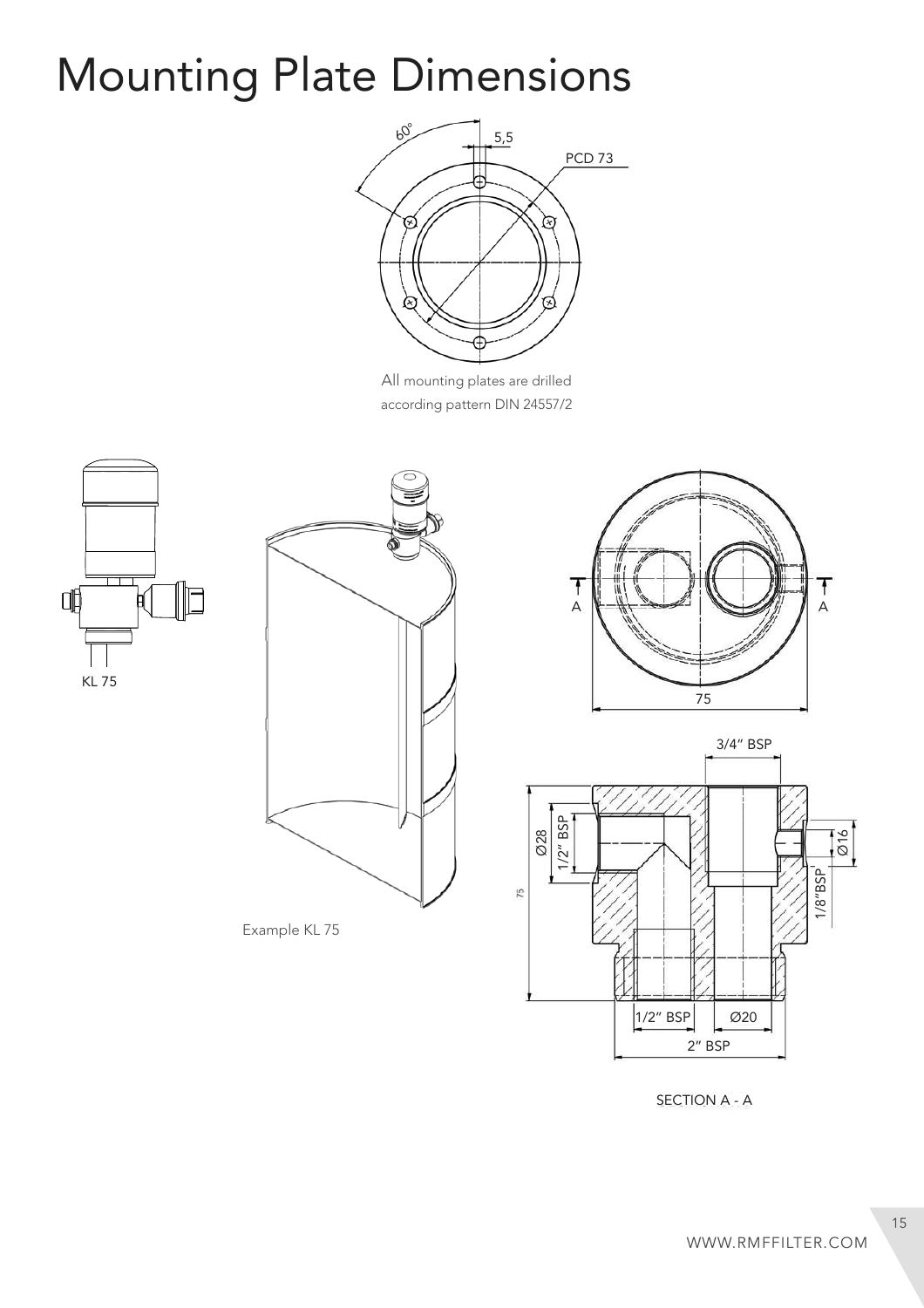



SECTION B - B SECTION A - A







 $\overline{\mathbf{u}}$ 









ದಿ



KL 95 KL 1205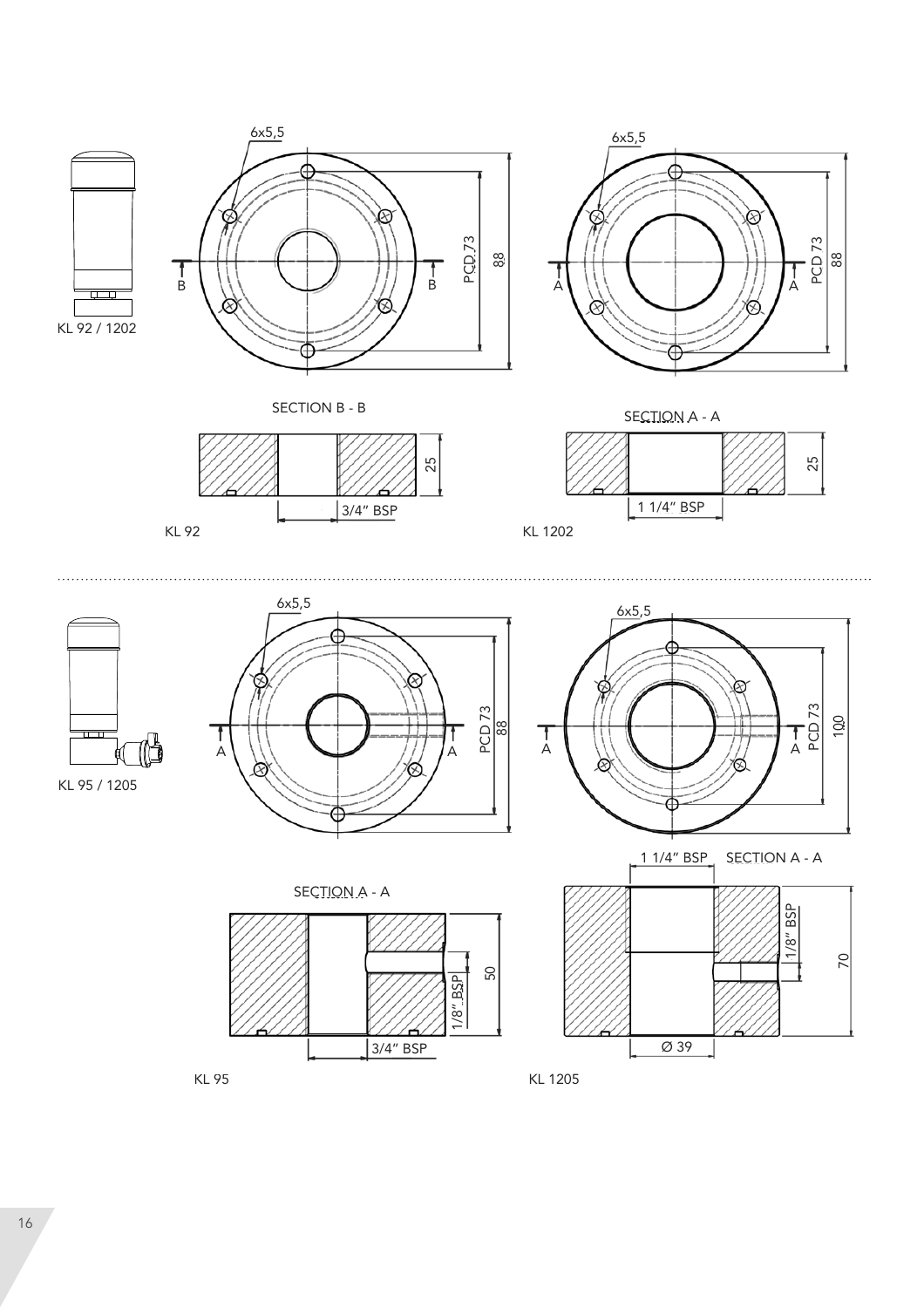



ĵ









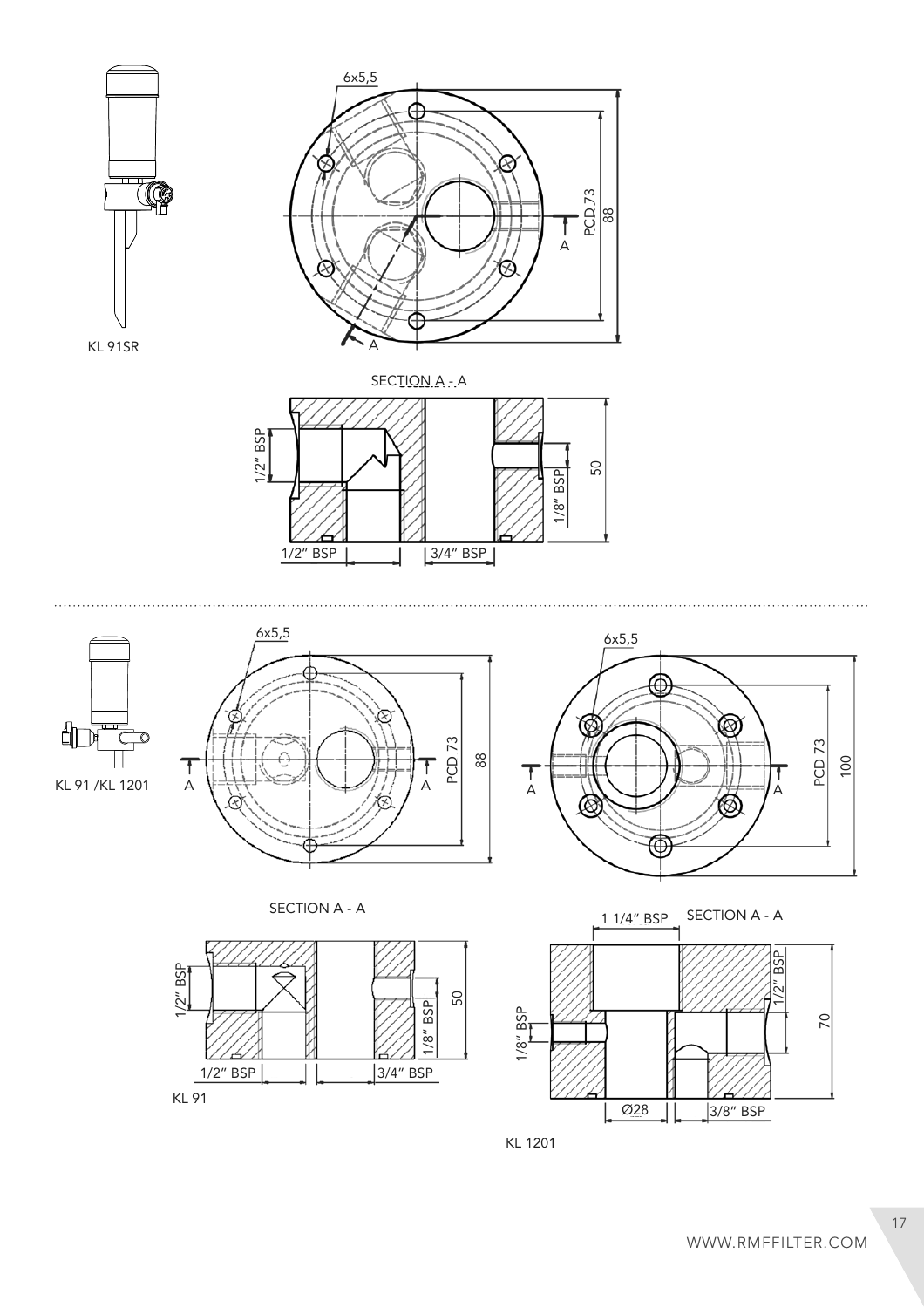